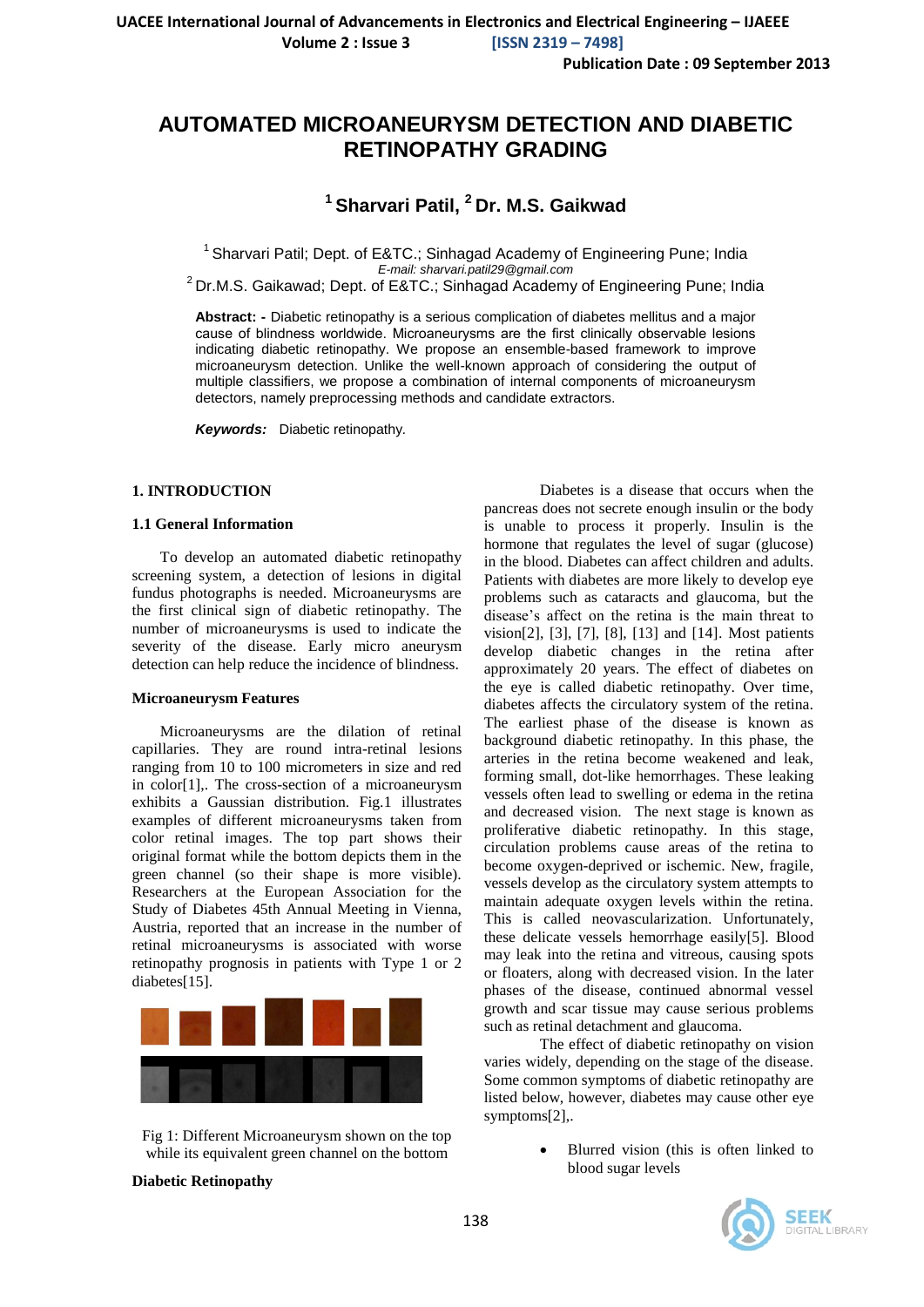**Publication Date : 09 September 2013**

- Floaters and flashes
- Sudden loss of vision

Diabetic patients require routine eye examinations so related eye problems can be detected and treated as early as possible. Most diabetic patients are frequently examined by an internist or endocrinologist who in turn works closely with the ophthalmologist. The diagnosis of diabetic retinopathy is made following a detailed examination of the retina with an ophthalmoscope. Most patients with diabetic retinopathy are referred to vitreo-retinal surgeons who specialize in treating this disease. Diabetic retinopathy is treated in many ways depending on the stage of the disease and the specific problem that requires attention. The retinal surgeon relies on several tests to monitor the progression of the disease and to make decisions for the appropriate treatment. These include: fluorescein angiography, retinal photography, and ultrasound imaging of the eye. The abnormal growth of tiny blood vessels and the associated complication of bleeding is one of the most common problems treated by vitreo-retinal surgeons. Laser surgery called pan retinal photocoagulation (PRP) is usually the treatment of choice for this problem. With PRP, the surgeon uses laser to destroy oxygen-deprived retinal tissue outside of the patient's central vision. While this creates blind spots in the peripheral vision, PRP prevents the continued growth of the fragile vessels and seals the leaking ones. The goal of the treatment is to arrest the progression of the disease. Vitrectomy is another surgery commonly needed for diabetic patients who suffer a vitreous hemorrhage (bleeding in the gel-like substance that fills the center of the eye). During a vitrectomy, the retina surgeon carefully removes blood and vitreous from the eye, and replaces it with clear salt solution (saline). At the same time, the surgeon may also gently cut strands of vitreous attached to the retina that create traction and could lead to retinal detachment or tears. Patients with diabetes are at greater risk of developing retinal tears and detachment. Tears are often sealed with laser surgery. Retinal detachment requires surgical treatment to reattach the retina to the back of the eye. The prognosis for visual recovery is dependent on the severity of the detachment.

#### **Classification of Diabetic Retinopathy**

Diabetic retinopathy occurs when the blood vessels of the retina in the posterior part of the eye are damaged. Damages due to small vessels would be known as micro vascular disease while damages due to the arteries would be macro vascular disease.



#### Fig 2 Cross sectional view of human eye

Generally, diabetic retinopathy is classified into two main stages, namely nonproliferative diabetes retinopathy (NPDR) and proliferative diabetes retinopathy (PDR). In NPDR, depending on the presence and extent of the features such as hard exudates, microaneurysms or cotton wools spots due to leakage of fluid and blood from the blood vessels, can be classified to mild, moderate or severe stages. PDR is the advanced stage whereby signals are sent by the retina to the body for the lack of blood supply and this triggered the growth of new blood vessels. These blood vessels can grow along the retina and the surface of the jelly-like substance (vitreous gel) which fills the centre of the eye. Although they are fragile and abnormal, they do not cause symptoms or vision loss. It is only when their thin and weak walls leak blood, severe visual loss or even irreversible blindness would occur[19].



Fig. 3 Retinal images to show the different stages of diabetic retinopathy

#### **2. STEPS INVOLVED IN PREPROCESSING AND CANDIDATE EXTRACTION**

#### **2.1 Preprocessing methods**

|                    | <b>WALTER</b> | KLEIN | <b>CONTRAST</b> |
|--------------------|---------------|-------|-----------------|
| <b>ENHANCEMENT</b> |               |       |                 |

This preprocessing algorithm is proposed in [17]. This preprocessing method aims to enhance the

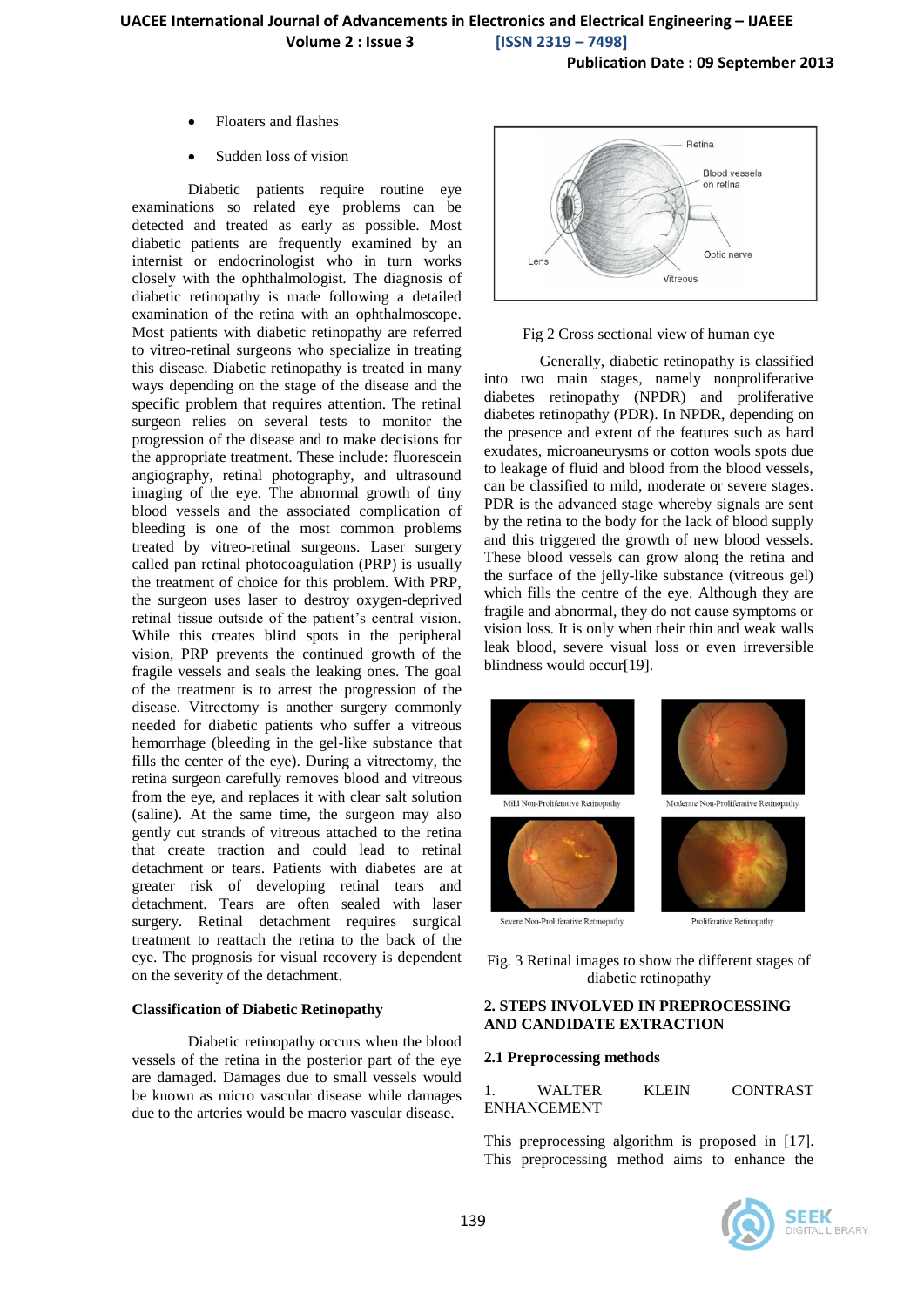**Publication Date : 09 September 2013**

contrast of fundus images by applying a gray level transformation using the operator.(f')

(1) Assigning the walter preprocessing operation in the variable [wali].

(2) Computing the mean of the intensity values of original image (i) and assigning into the variable (mu).

(3) Assign constant(r)= $2$ 

(4) to (7) Finding the smallest and the largest elements in the array and assigning it into the minimum and maximum intensity levels of the original and enhanced image.Where,

f min - minimum intensity level of the original image.

fmax - maximum intensity level of the original image.

f\_min – minimum intensity level of the enhanced image.

f\_max – maximum intensity level of the enhanced image.

(8) Returns a n-dimensional array with the same elements as the original image(i) but reshaped to size(i).

(9) to (18) Implementing the formula given in base paper.

 $\mu$  is the mean value of the original grayscale image.

 $f=ii(f)$ 

 $f = f$  im(f) is the enhanced image.

(20)

Performing the reshape operation for the f im and assign it into the variable (wali). (21) to (22) Finally displayed the walter Klein contrast enhanced image.

2.CLAHE (CONTRAST LIMITED ADAPTIVE HISTOGRAM EQUALISATION):

(1) Assign the CLAHE operation into the variable [hhi].

(2) Performing the adaptive histogram equalization to the original image.(used to enhance the contrast of the image)

(3) to (4) Displaying the CLAHE image.

2.VESSEL REMOVAL METHOD:

Based on the idea proposed in [18], Detect MA appearing near vessel and enhance it.

(1) Assign the vessel removal operation into the variable [B].

(2) Performing the inpainting algorithm for conversion of image to double precision type.

(3) to (4)

Displaying the vessel removed image.

3. ILLUMINATION EQUALISATION:

(1) Assign the illum equalis operation into the variable (f)

(3) Assigning the desired intensity value.

(4) Converting the elements of original img(i) into uint8 and then compute the mean of the intensity values and then assign into the variable [inn]

inn – local avg intensity.

(5) Subtract the local int. value from the desired int. value.

(6) New pixel intensity value(by using the formula)

(7) to (8) Displaying the ill.equlzd image.

5.NO PREPROCESSSING:

(1) Assign the no preprocessing operation into the variable i.

(2) to (4) Display the no preprocess img.

#### **2.2 Candidate extractors**

#### **1) Walter et al.**

The approach proposed in [14] is a mathematical morphology based one, which recommends contrast enhancement and shade correction as preprocessing steps. Candidate extraction is then accomplished by grayscale diameter closing. This method aims to find all sufficiently small dark patterns on the green channel. Finally, a double threshold is applied. medfilt2 performs median filtering of the matrix in 2-D.

Shade corrected image=medfilt image – original image.

Creating disk shaped structuring element operation. Where  $R$ - radius $(R=7)$ 

Performing morphological closing operation on the shaded image with the strel.

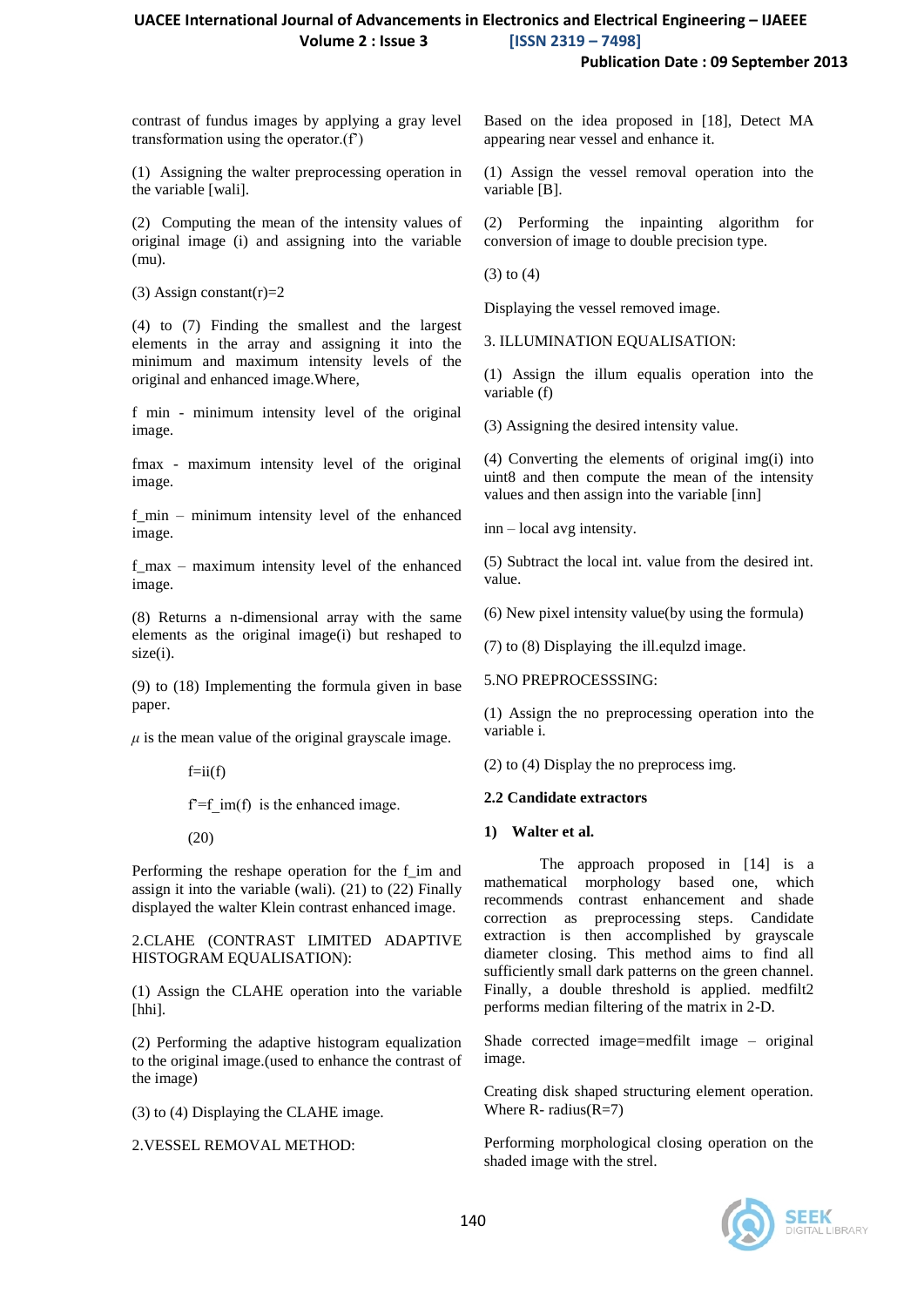## **Publication Date : 09 September 2013**

The morphological close operation is a dilation followed by erosion, using the same structuring element for both operations.

Infill fills the holes in the shade corrected image.

Subtracting holes filled image by the morphological closed image and assign into the variable (vess)

Computes a global threshold (level) and assign into the variable alp.

thres=max() returns an array (thres) the same size as the variables (alp) and (inn) with the largest elements taken from alp or inn.

Product the subtracted image and the thres. And assign into the varbl fves.

Displaying the output fig.

#### **2) Fleming et al**

From the input fundus image, the vascular map is extracted by applying 12 morphological top-hat transformations with 12 rotated linear structuring elements (with a radial resolution 15 *◦*).

Creating a line shaped structuring element with the distance(LEN =9)

Creating an empty array with the cell function.

Performing morphological opening for the shade corrected image with the strel.

Assign this output image into the variable (ope)

Note down the  $1<sup>st</sup>$  pixel from the all 12 rotated linear elements and then find the max value out of 12 pixels.

Likewise repeat it for the entire pixels in the 12 elements. And write all the max.value in the array format and assign into the variable (vas).

Then the vascular map is subtracted from the shade corrected image and then assign into the variable (ima\_les).

Apply Gaussian filter.

Perform imfilter operation (Filters the multi-D array (ima\_les) with the multi-D filter (h)) and then assign in to the varbl (im\_mat)

Boundaries command traces the exterior boundaries of objects, as well as boundaries of holes inside these objects, in the binary image

Display the o/p figure, for details see [2].

### **3) CIRCULAR HOUGH TRANSFORMATION:**

Based on the idea presented in [7], we established an approach based on the detection of small circular spots in the image. The obvious choice for this procedure is to use circular Houghtransformation.. Assigning the radius values in some range.

imfindcircles command is used to detect the small circular spots within radius range already specified.

Candidates are obtained by detecting circles on the images using circular Hough transformation..

Find all the bright and dark circles in the image within the radius range and then draw blue lines at bright or dark circle edges.

#### **4) Zhang et al:**

In order to extract candidates, this method constructs a maximal correlation response image for the input retinal image[16].

Applying Gaussian filter (five Gaussian masks with different standard deviations for each pixel).

Perform convolution operation for the Gaussian filtered output image with the original image.

Perform the maximal correlation coefficient operation for the convolution o/p and the original image.

Find the largest element among the 5 correlated coeff. o/p.and assign into the variable [mav map]

The maximal correlation response image is threshold with a fixed threshold value to obtain the candidates

i.e. converting the image into binary image.

Display the output image i.e., in double precision format.

Vessel detection and region growing is applied to reduce the number of candidates, and to determine their precise size, respectively.

### **5) Lazar et al:**

Apply Gaussian filter and assign into the varbl g (Gaussian filtered o/p)

Perform the complement oprtn for the original image(which is converted to double precision format)

Perform convolution operation for the Gaussian filtered o/p and complement of the orgnl img.

Returns a label matrix (bb), containing labels for the connctd components.

Apply average filter and assign into the variable h.

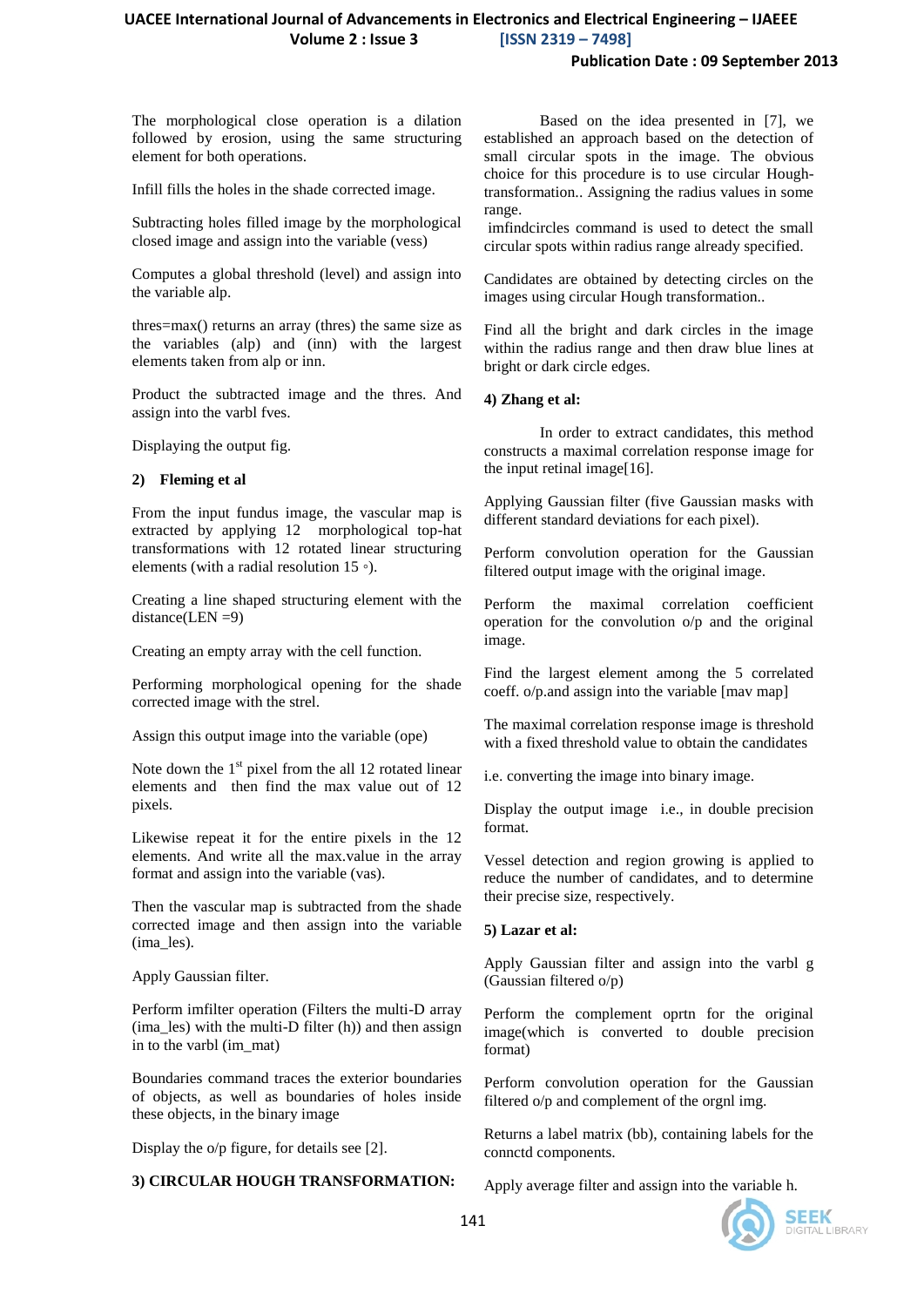Perform the convolution oprtn for the label matrix and the avg. filtered o/p.

Display the o/p figure. For more details , see [16].

#### **2.3 ENSEMBLE CREATION** :

 In this section, we describe our ensemble creation approach. In our framework, an ensemble E is a set of (preprocessing method, candidate extractor) or shortly (PP, CE) pairs. The meaning of a (preprocessing method, candidate extractor) pair is that first we apply the preprocessing method to the input image and then we apply the candidate extractor to this result. That is, such a pair will extract a set of candidates HE from the original image. If an ensemble E contains more (preprocessing method, candidate extractor) pairs, their outputs are fused in the following way:

 Take 10 training images (already disease affected images). Then we present the selected preprocessing methods, which we consider to be applied before executing MA candidate extraction. There may be around 5 methods present in Preprocessing. Candidate extraction is present next to preprocessing. Similar to preprocessing there are 5 techniques or methods present in Candidate extractors.

 For a single image, 25 combinations of results are available. Since there are 5 methods available in both preprocessing and candidate extraction, for each method in preprocessing 5 candidate extraction methods are processed. Likewise it repeated for 5 methods in preprocessing. So there are 25 methods proceeded for a single image. Then we should calculate the entropy for all 25 results. Then after calculating the entropy for the 25 methods, we can predict the best technique, considering whose entropy is highest. For ex., If 3rd method's entropy is highest means we determine that 3rd one is the best technique.

 Likewise, we should calculate for a set of 10 training images. By following the procedure mentioned above we can determine best techniques for 10 images.

 For ex. the best techniques of 10 images are like this format mentioned below:

### [3 2 4 3 6 3 8 3 4 3]

After analyzing the best techniques whose entropies are highest for 10 images, mentioned above, we can see that 3rd technique is repeated many times than other. So we can conclude that the 3rd technique is the best one $[1]$ , $[6]$ , $[7]$ , $[13]$ .

#### **3. IMPLEMENTATION**

Matlab is a program that was originally designed to simplify the implementation of numerical linear algebra routines. It has since grown into something much bigger, and it is used to implement numerical algorithms for a wide range of applications. The basic language used is very similar to standard linear algebra notation, but there are a few extensions that will likely cause you some problems at first.

#### **3.1 Screenshots**

#### **1. Original image**



### **2.Grayscale image**



**3. Histogram Equalization Image**



**4. Walter–Klein Contrast Enhancement**



**5. Contrast Limited Adaptive Histogram Equalization** 

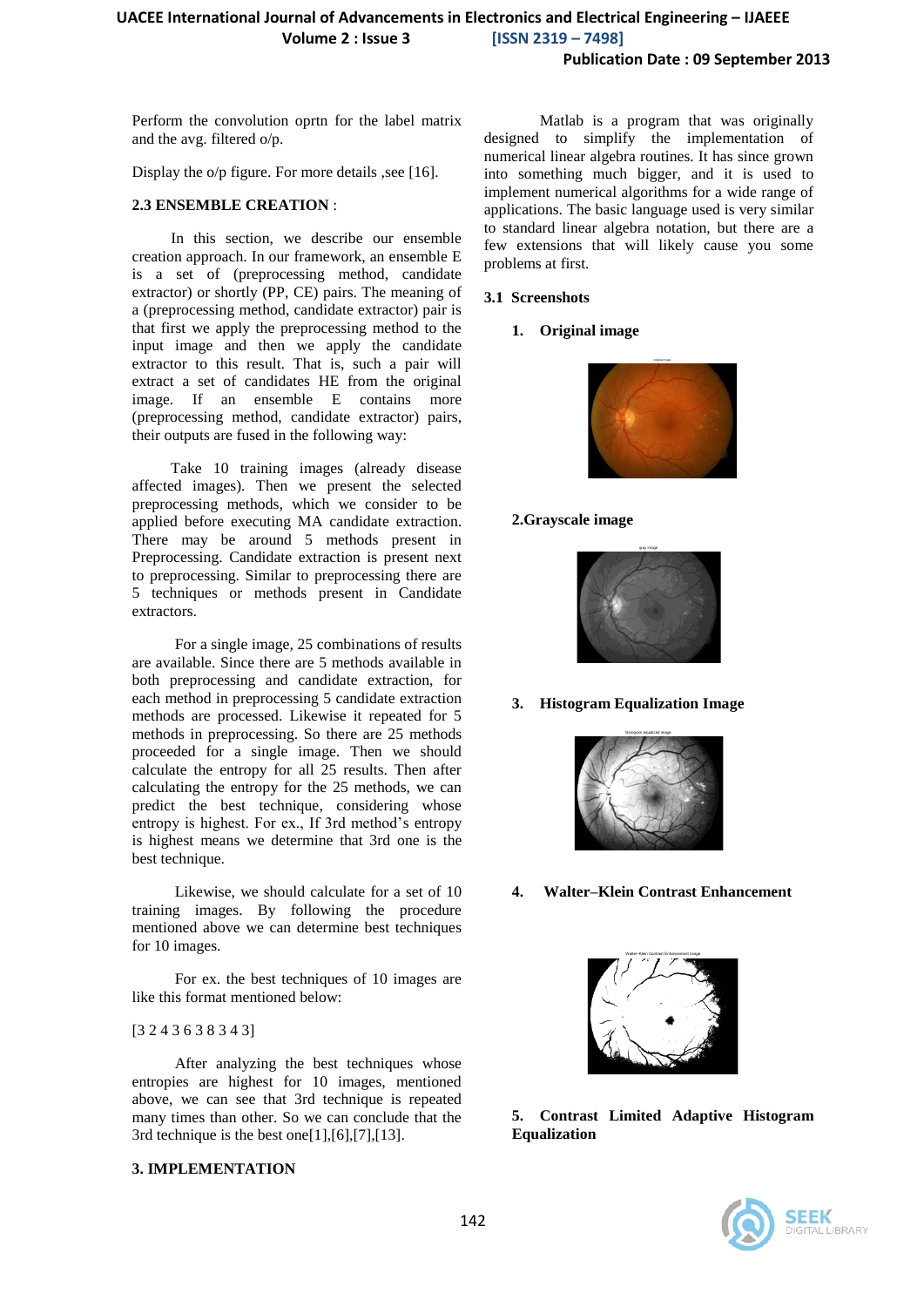## **Publication Date : 09 September 2013**



**6. Vessel Removal and Extrapolation**



## **7. Illumination Equalization**



## **CONCLUSION**

We have proposed an ensemble-based MA detector that has proved its high efficiency in grading the diabetic retinopathy compered with the present techniques.

Our novel framework relies on a set of〈 preprocessing method, candidate extractor  $\rangle$  pairs, from which a search algorithm selects an optimal combination.

Since our approach is modular, we can expect further improvements by adding more preprocessing methods and candidate extractors.

However, a proper screening system should contain other components, which is expected to increase the performance of this approach, as well

## **REFERENCES**

[1] M. Abramoff, M. Niemeijer, M. Suttorp-Schulten, M. A. Viergever, S. R. Russel, and B. van Ginneken, "Evaluation of a system for automatic detection of diabetic retinopathy from color fundus photographs in a large population of patients with diabetes," Diabetes Care, vol. 31, pp. 193–198, 2008.

- [2] A. D. Fleming, K. A. Goatman, S. Philip, G. J. Prescott, P. F. Sharp, and J. A. Olson, "Automated grading for diabetic retinopathy: A large-scale audit using arbitration by clinical experts," Br. J. Ophthalmol., vol. 94, no. 12, pp. 1606–1610, 2010.
- [3] H. J. Jelinek, M. J. Cree, D. Worsley, A. Luckie, and P. Nixon, "An automated microaneurysm detector as a tool for identification of diabetic retinopathy in rural optometric practice," Clin. Exp. Optom., vol. 89, no. 5, pp. 299–305, 2006.
- [4] M. Abramoff, J. Reinhardt, S. Russell, J. Folk, V. Mahajan, M. Niemeijer, and G. Quellec, "Automated early detection of diabetic retinopathy," Ophthalmology, vol. 117, no. 6, pp. 1147–1154, 2010.
- [5] M. Niemeijer, M. Loog, M. D. Abramoff, M. A. Viergever, M. Prokop, and B. van Ginneken, "On combining computer-aided detection systems," IEEE Trans. Med. Imag., vol. 30, no. 2, pp. 215–223, Feb. 2011.
- [6] B. Antal, I. Lazar, A. Hajdu, Z. Torok, A. Csutak, and T. Peto, "A multilevel ensemblebased system for detecting microaneurysms in fundus images," in Proc. 4th IEEE Int.Workshop Soft Comput. Appl., 2010, pp. 137– 142.
- [7] B. Antal and A. Hajdu, "Improving microaneurysm detection using an optimally selected subset of candidate extractors and preprocessing methods," Pattern Recog., vol. 45, no. 1, pp. 264–270, 2012.
- [8] A. A. A. Youssif, A. Z. Ghalwash, and A. S. Ghoneim, "Comparative study of contrast enhancement and illumination equalization methods for retinal vasculature segmentation," in Proc. Cairo Int. Biomed. Eng. Conf., 2006, pp. 21–24.
- [9] T. Walter and J. Klein, "Automatic detection of microaneurysm in color fundus images of the human retina by means of the bounding box closing," Lecture Notes in Computer Science, vol. 2526. Berlin,Germany: Springer-Verlag, 2002, pp. 210–220.
- [10] K. Zuiderveld, "Contrast limited adaptive histogram equalization," Graphics Gems, vol. 4, pp. 474–485, 1994. [11] S. Ravishankar, A. Jain, and A. Mittal, "Automated feature extraction for early detection of diabetic retinopathy in fundus images," in Proc. IEEE Conf. Comput. Vision Pattern Recog., 2009, pp. 210–217.